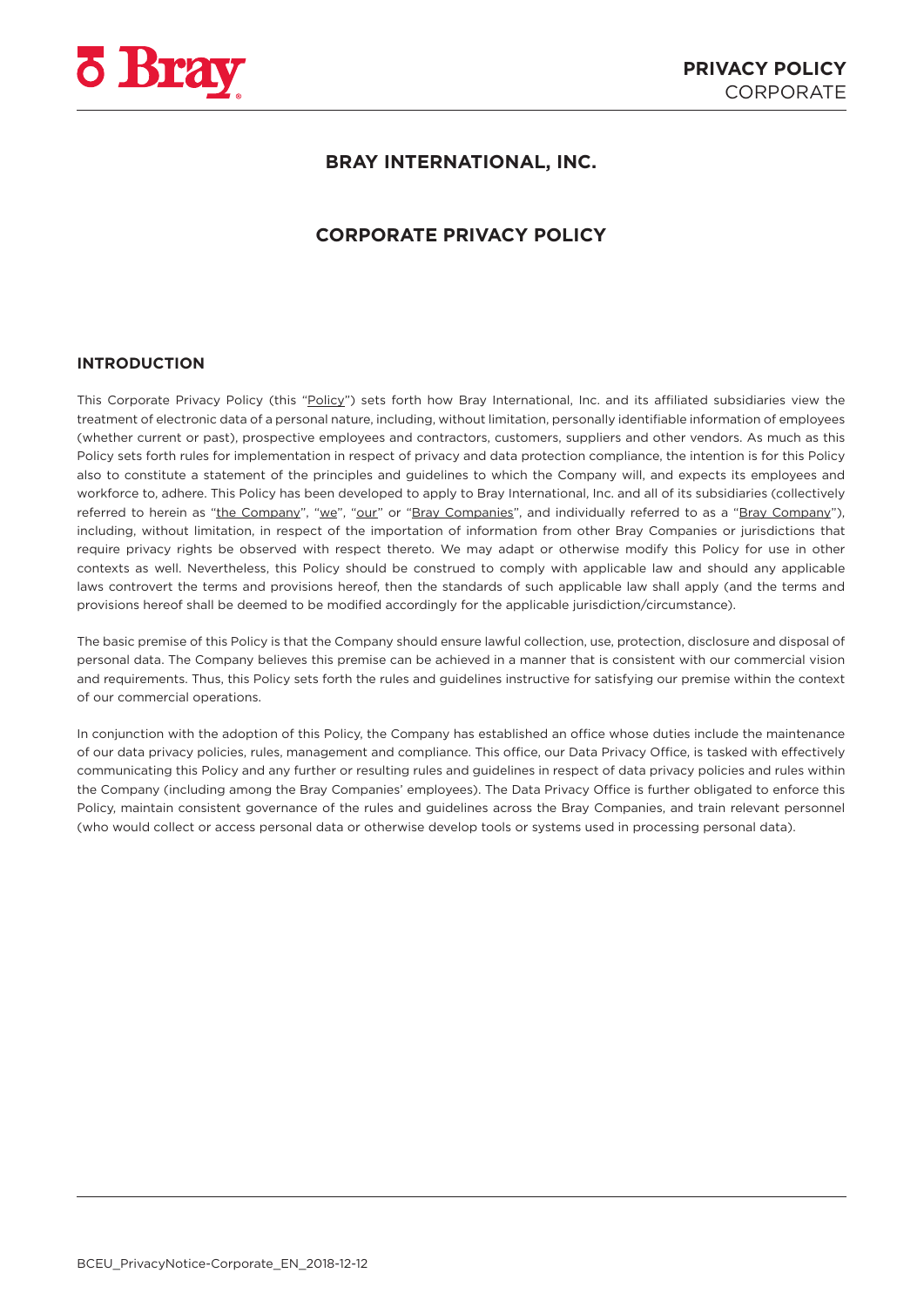

# **TABLE OF CONTENT**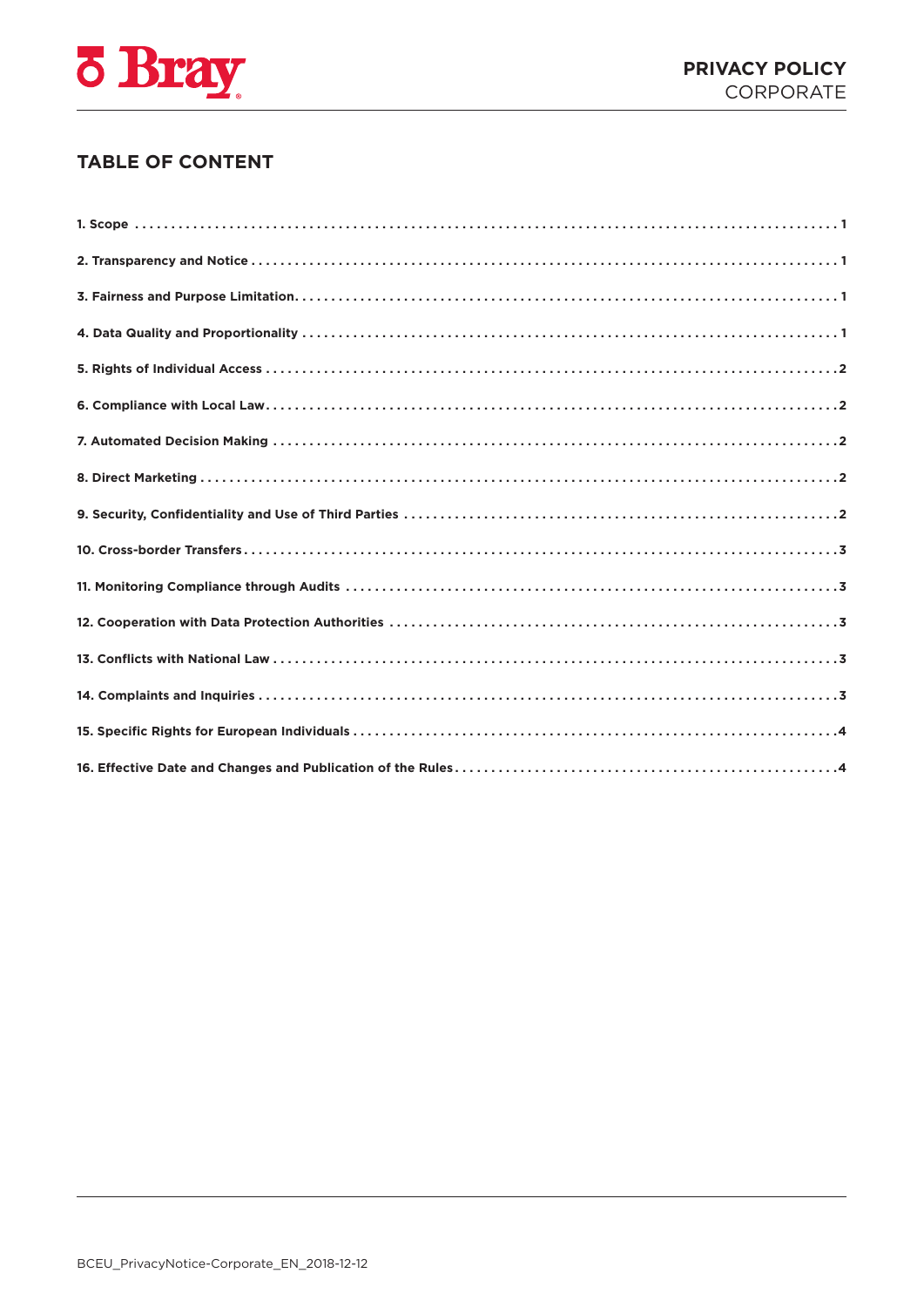<span id="page-2-0"></span>

## **1. SCOPE**

Personal data is any information relating to an identified or identifiable natural person. An identifiable natural person is someone who can be identified, directly or indirectly, by reference to an identification number or one or more factors specific to his or her physical, physiological, genetic, mental, economic, cultural or social identity. The concept of "processing" personal data means any part of collecting, using, protecting, retaining, disclosing and disposing of personal data, as well as collectively doing all of the foregoing with respect to such data.

We are a global company and therefore we process and transmit personal data for normal business purposes daily. Such activities are conducted for the Company's human resource reasons, including (but not limited to) workforce planning, recruitment, onboarding, managing performance, learning and development, providing compensation and benefits, and maintaining payroll. We also process information relating to our customer, supplier and other vendor relationships for numerous reasons. These may include maintaining such relationships, analysis of commercial needs and satisfaction, and managing and administering contractual obligations. We also may process and transmit personal data to satisfy reporting and other compliance obligations and to facilitate communications and other legal processes.

The Company will follow this Policy and the rules and guidelines hereunder when processing and transmitting personal data. This includes when a Bray Company is processing personal data received from any or more of the other Bray Companies.

For purposes of convenience and being responsive in respect of complying with this Policy and complying with legal obligations relating to access and recourse, we have established both a general and specific European Union affiliate as designated authorities. In the European Economic Area and Switzerland ("Europe"), Bray Controls Europe B.V., a Dutch *besloten vennootschap*, acts as the affiliate with delegated data protection responsibility and is responsible for taking the necessary actions to ensure compliance with this Policy by the Bray Companies. In all other jurisdictions for which our operations require, Bray International, Inc. serves these functions.

## **2. TRANSPARENCY AND NOTICE**

We maintain and provide notices to individuals about why and how we collect and process their personal data. These notices include transparent and clear information on the use of personal data, including the purposes for which personal data is processed. Consistent with applicable legal requirements, notices will also include any other information to ensure that processing is fair--such as the identity of the Bray Company proposing to use the personal data, any other recipients of such data, and the rights and practical means for such individuals to contact us or exercise their rights. If we do not provide notice at the time of collection, we will do so as soon as possible thereafter, except if there is an exemption under applicable law for not doing so.

### **3. FAIRNESS AND PURPOSE LIMITATION**

Personal data will be processed in a fair and lawful manner. Personal data will be collected for specific and legitimate purposes and not further processed in a way incompatible with those purposes. In certain cases, additional consent from individuals may be required. The Company processes personal data for legitimate business purposes, such as the management and administration of human resources, customers, consumers, vendors and suppliers or to pursue compliance with legal requirements.

## **4. DATA QUALITY AND PROPORTIONALITY**

The Company processes personal data along the following guidelines:

- 4.1: Only relevant data not in excess of the need for the purpose is collected and used.
- 4.2: Only current complete and accurate data to the extent necessary is maintained.
- 4.3: Data will not be processed or retained in an identifiable format beyond what is necessary to achieve the purpose for which it is collected.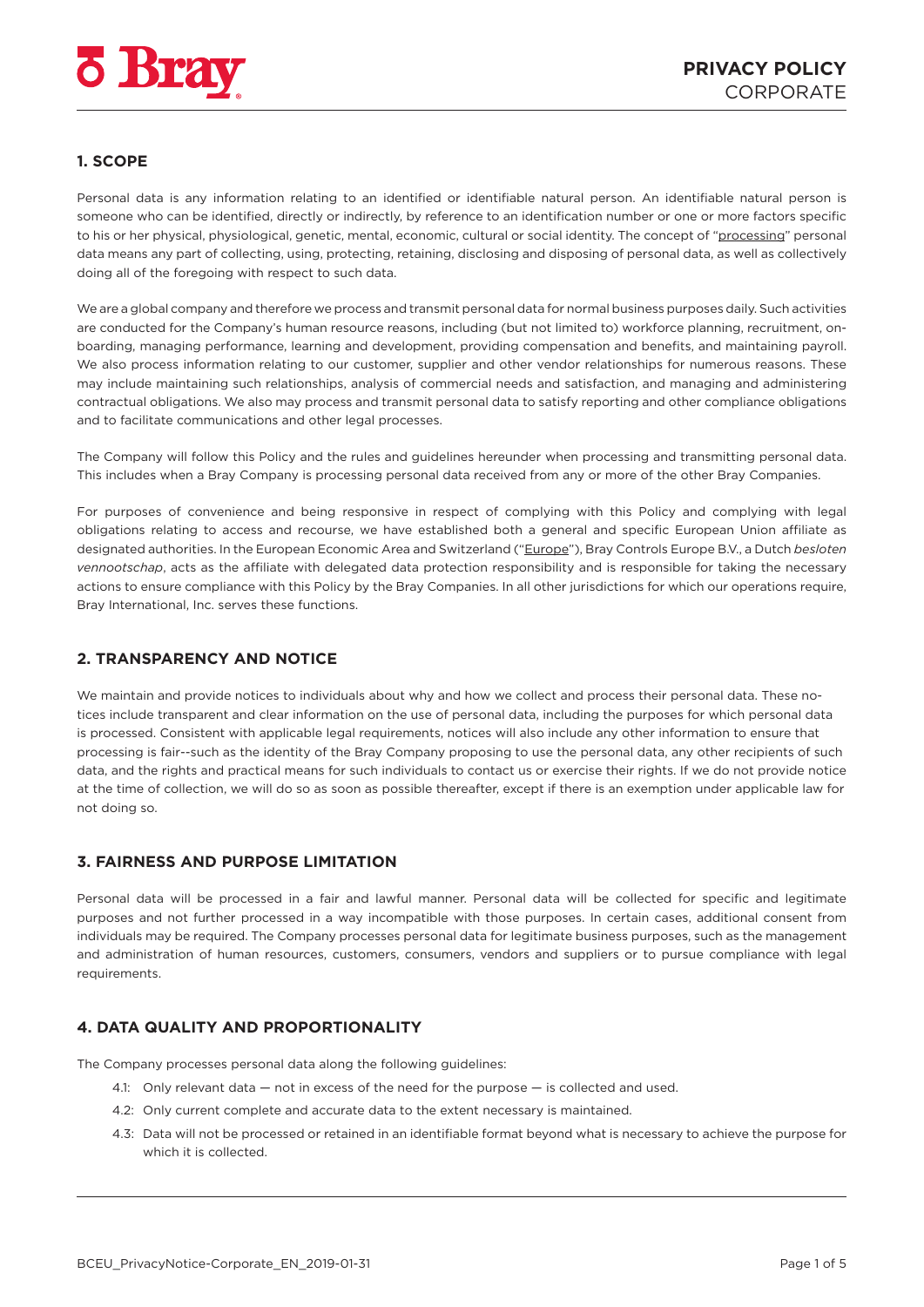<span id="page-3-0"></span>

## **5. RIGHTS OF INDIVIDUAL ACCESS**

The Company respects and complies with each individual's rights of access to personal data relating to her or him. We will confirm to any individual whether or not her or his personal data is being processed by the Company, and, if so, the purposes for which such data is being processed, the categories of such personal data being collected and used, the nature of the recipients or categories of recipients to whom the personal data is being disclosed. We expect to communicate with any individual consistent with the foregoing in a clear and concise manner about the personal data being processed and the basis for such processing. An individual may request the correction of inaccurate personal data and, in compliance with legal requirements, obtain the deletion or blocking of such personal data from the Company. Individuals can exercise such rights without constraint, at reasonable intervals and without excessive delay or expense, pursuant to the information found in Section 14 of this Policy.

## **6. COMPLIANCE WITH LOCAL LAW**

The Company will only use personal data in accordance with the applicable law on personal data. This includes laws that may relate to the processing of personal data. If such applicable law requires greater protection of personal data than as set forth in this Policy, the Company will adhere to the requirements of such law.

Unless otherwise indicated under applicable law or an extenuating legal basis exists otherwise, the Company will process personal data revealing racial or ethnic origin, political opinions, religious or philosophical beliefs, trade-union membership, health or sexuality only with a subject individual's express consent (such data otherwise is known as "sensitive" or "special" personal data).

## **7. AUTOMATED DECISION MAKING**

If we determine to process personal data pursuant to an automated decision-making function, the Company will use appropriate measures for safeguarding the legitimate interests of individuals in regard to such personal data. We will endeavor to provide information on the logic involved in making such determination and establishing such measures.

### **8. DIRECT MARKETING**

We will provide an opportunity and right of individuals to opt-out (without expense to them) from our marking efforts if such efforts require processing personal data. We believe this can be most easily done by following instructions and links that we will provide in connection with such marketing efforts. Nevertheless, an individual can also exercise this right by contacting our Data Privacy Office at [privacy@bray.com.](mailto:privacy%40bray.com?subject=)

### **9. SECURITY, CONFIDENTIALITY AND USE OF THIRD PARTIES**

The Company applies appropriate technical and organizational measures to protect personal data against accidental or unlawful destruction, loss, alteration, unauthorized disclosure or access, in particular where personal data is transferred over a network, and against other unlawful forms of processing. We maintain a comprehensive information security program that is proportionate to the risks associated with our processing activities. On the basis of best practices, we review the program and adjust as necessary to mitigate against operational risks and to ensure the protection of personal data. The Company will also use enhanced security measures when processing any sensitive personal data.

We conduct third party security reviews to ensure third parties to whom we entrust personal data offer adequate protection. Whenever the Company relies on such third parties that may have access to personal data, we enter into contractual arrangements with them to ensure they provide sufficient technical and organizational measures to protect the security and confidentiality of the personal data. We also require that they only act upon our instructions.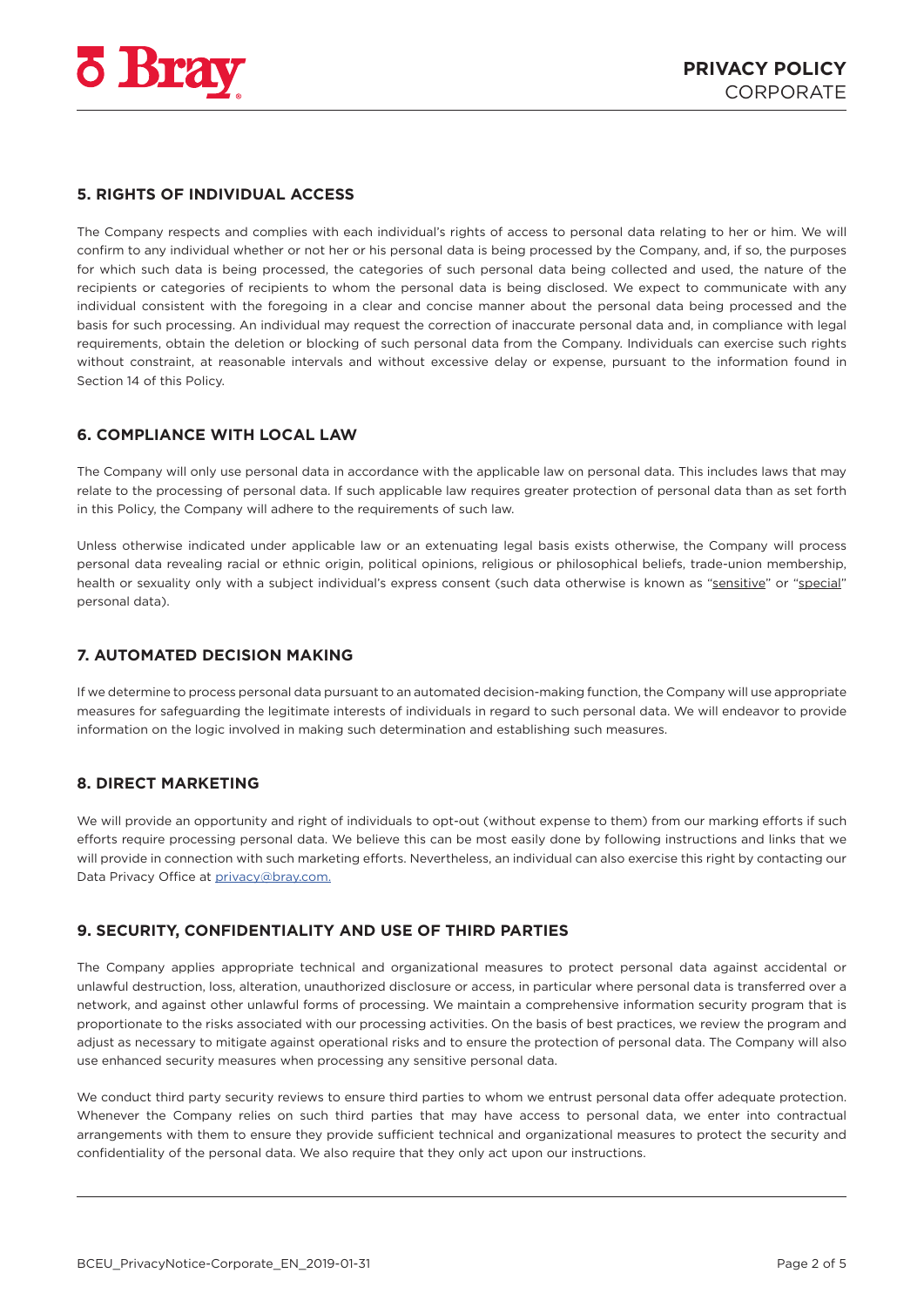<span id="page-4-0"></span>

Where any of the Bray Companies processes personal data on behalf of another within our umbrella of affiliated companies it will adhere to this Policy and the rules and guidelines hereunder and act only upon the instructions of the Bray Company on whose behalf the processing is being carried out. We maintain processes to ensure that prior to the transmittal of personal data to another of our Bray Companies, the receiving Bray Company is bound by this Policy and the rules and guidelines hereunder and abides by the applicable data privacy laws.

In some instances, we process personal information on behalf of our customers as a service (in a data processor capacity). We collect and process this personal information only as instructed by our customer and will not use or disclose it for our own purposes. We maintain information security controls to protect your information and will only disclose or transfer the personal information as instructed by the customer or to provide the requested service. Unless otherwise instructed by the customer, we treat the personal information we process on behalf of our customers in line with our commitments on disclosure and transfer as set forth in this Policy.

#### **10. CROSS-BORDER TRANSFERS**

The Company maintains an inventory of key processing systems, storage locations, third party service providers and data flows. We ensure this information is kept up-to-date to reflect any change to processing activities. We also maintain processes to ensure that personal data transferred will be treated in accordance with this Policy, regardless of their location.

Furthermore, when we do rely on third parties outside of the Company, we maintain procedures to ensure protection for personal data and compliance with applicable laws to the personal data transferred. If personal data is disclosed to third parties located outside of the jurisdiction where it is provided, we take measures to ensure that personal data transferred receives adequate protection in accordance with applicable data protection rules, such as through contractual clauses.

#### **11. MONITORING COMPLIANCE THROUGH AUDITS**

In addition to the work of our Data Privacy Office, we maintain processes with the Company's internal audit department to regularly audit our compliance with this Policy. Audit findings are reported to our management and the Data Privacy Office, and include follow up on action plans to ensure corrective measures are taken. Audit findings will be made available to the competent data protection authorities upon their request.

### **12. COOPERATION WITH DATA PROTECTION AUTHORITIES**

We will cooperate with the relevant data protection authorities and will respond to requests and questions about compliance with applicable data privacy laws and this Policy. When personal data is transferred between Bray Companies, the importing and exporting entities will cooperate with inquiries and audits from the data protection authority responsible for the exporting entity. The Company will also consider the advice of data protection authorities with competent jurisdiction on data protection or privacy law issues that may affect this Policy. Moreover, the Company will comply with any formal decision on the application and interpretation of this Policy by a data protection authority with competent jurisdiction that is final and to which no further appeal is possible.

#### **13. CONFLICTS WITH NATIONAL LAW**

If the Company has reason to believe that there is a conflict between national law and this Policy, which is likely to prevent it from complying with this Policy, we will promptly notify the Data Privacy Office or our local data privacy contact, except where local law prohibits such notification. The Data Privacy Office or our local data privacy contact will take a responsible decision on what action to take and will consult the competent data protection authorities in case of doubt.

#### **14. COMPLAINTS AND INQUIRIES**

Any individual whose personal data is subject to this Policy may raise concerns that the Company is not complying with them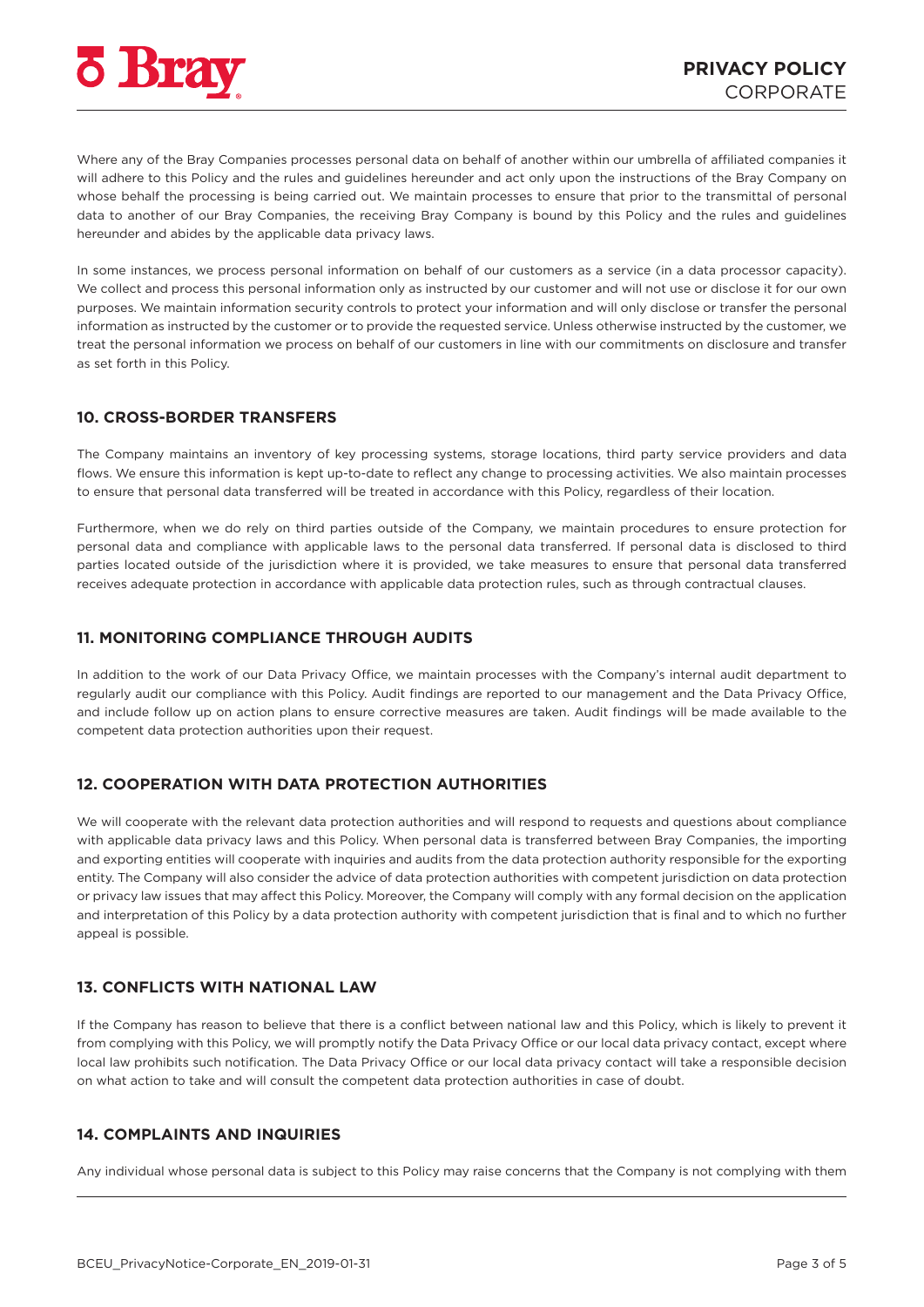<span id="page-5-0"></span>

or applicable data protection law by contacting the Data Privacy Office to obtain details of the Company's complaint handling processes:

#### By email to: [privacy@bray.com](mailto:privacy%40bray.com?subject=)

#### Or in writing to: **Bray Data Privacy Office**

c/o Bray Controls Europe B.V. Joulestraat 8 1704 PK Heerhugowaard The Netherlands

#### **Europe All Other Jurisdiction (including the United States)**

c/o Bray International, Inc. 13333 Westland East Blvd. Houston, TX 77041 United States of America

All complaints will be handled by the Data Privacy Office in an independent manner. Furthermore, all individuals are welcome to communicate with the Company regarding privacy issues (including questions on how to exercise individual rights of access, rectification, deletion or blocking) or with questions or comments through one of the means above. All of the Company's employees are responsible for reporting any complaints or privacy incidents that are brought to their attention.

## **15. SPECIFIC RIGHTS FOR EUROPEAN INDIVIDUALS**

#### *Third Party Beneficiary Rights*

Individuals whose personal data is (i) subject to the EU Directive 95/46/EC on the Protection of Individuals with Regard to the Processing of Personal Data and on the Free Movement of Such Data or the Swiss Federal Act on Data Protection (both as amended or replaced from time to time) and (ii) transferred to a Bray Company outside of Europe (collectively "Beneficiaries", and individually a "Beneficiary") may seek enforcement of this Policy (other than Section 11 of this Policy covering audits) as third party beneficiaries by:

- lodging a complaint with each Bray Company that processes their personal data or by contacting the Data Privacy Office as set forth in Section 14 of this Policy;
- lodging a complaint with a national data protection authority of competent jurisdiction; or
- bringing proceedings against (i) Bray Controls Europe B.V. in the courts in The Netherlands or (ii) each Bray Company located in Europe that transferred the personal data in their respective jurisdictions.

#### *Liability, Jurisdiction & Burden of Proof*

As part of the remedies set forth in this Section 15 of this Policy, Beneficiaries may seek appropriate redress from Bray Controls Europe B.V. before the courts in The Netherlands to remedy any breach of this Policy by any non-European Bray Company and, where appropriate, receive compensation for damages suffered as a result of such breach, in accordance with a decision of a court.

If such Beneficiary demonstrates that he or she has suffered damage and that such damage likely occurred due to a breach of this Policy by a non-European Bray Company, the burden of proof to show that this entity is not responsible for the breach or that no such breach took place will rest with Bray Controls Europe B.V.

### **16. EFFECTIVE DATE AND CHANGES AND PUBLICATION OF THE RULES**

This Policy became effective on 12th December 2018 and applies to all processing of personal data by the Company on or after that date. This Policy may be modified as necessary, for example to ensure compliance with changes in local law or regulations, binding formal decisions of data protection authorities, as well as alterations to our processes or our internal organization.

We will communicate any material change to this Policy to relevant European data protection authorities on at least an annual basis. Administrative changes or changes resulting from a change in local data protection legislation in any European country